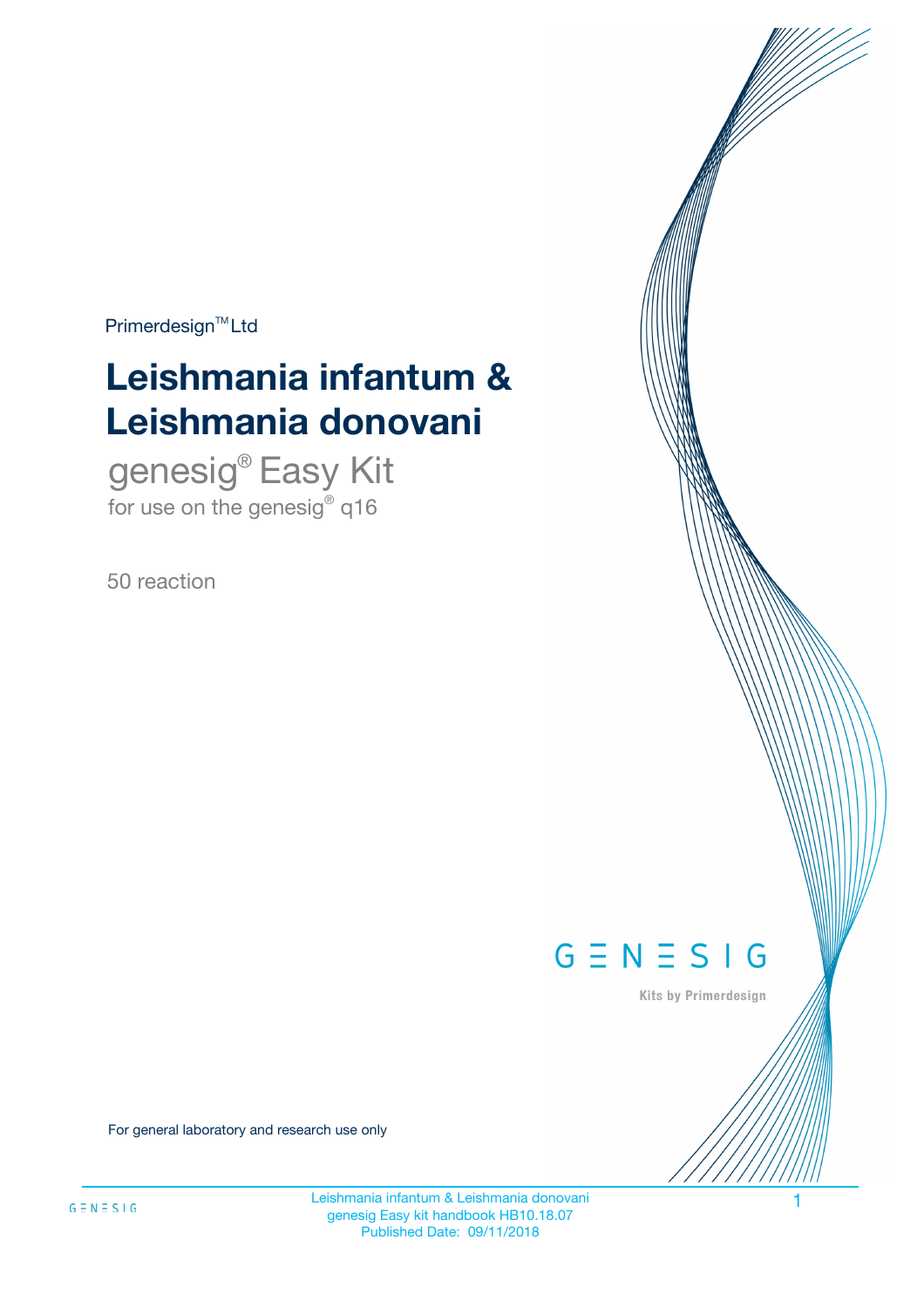## genesig® Easy: at a glance guide

#### **For each DNA test**

| Component                          | <b>Volume</b> | Lab-in-a-box pipette |  |
|------------------------------------|---------------|----------------------|--|
| L.infantum/L.donovani reaction mix | $10 \mu$      |                      |  |
| <b>Your DNA sample</b>             | 10 µl         |                      |  |

#### **For each positive control**

| Component                          | Volume          | Lab-in-a-box pipette |  |
|------------------------------------|-----------------|----------------------|--|
| L.infantum/L.donovani reaction mix | 10 µl           |                      |  |
| Positive control template          | 10 <sub>µ</sub> |                      |  |

#### **For each negative control**

| Component                          | Volume          | Lab-in-a-box pipette |  |
|------------------------------------|-----------------|----------------------|--|
| L.infantum/L.donovani reaction mix | $10 \mu$        |                      |  |
| <u>Water</u>                       | 10 <sub>µ</sub> |                      |  |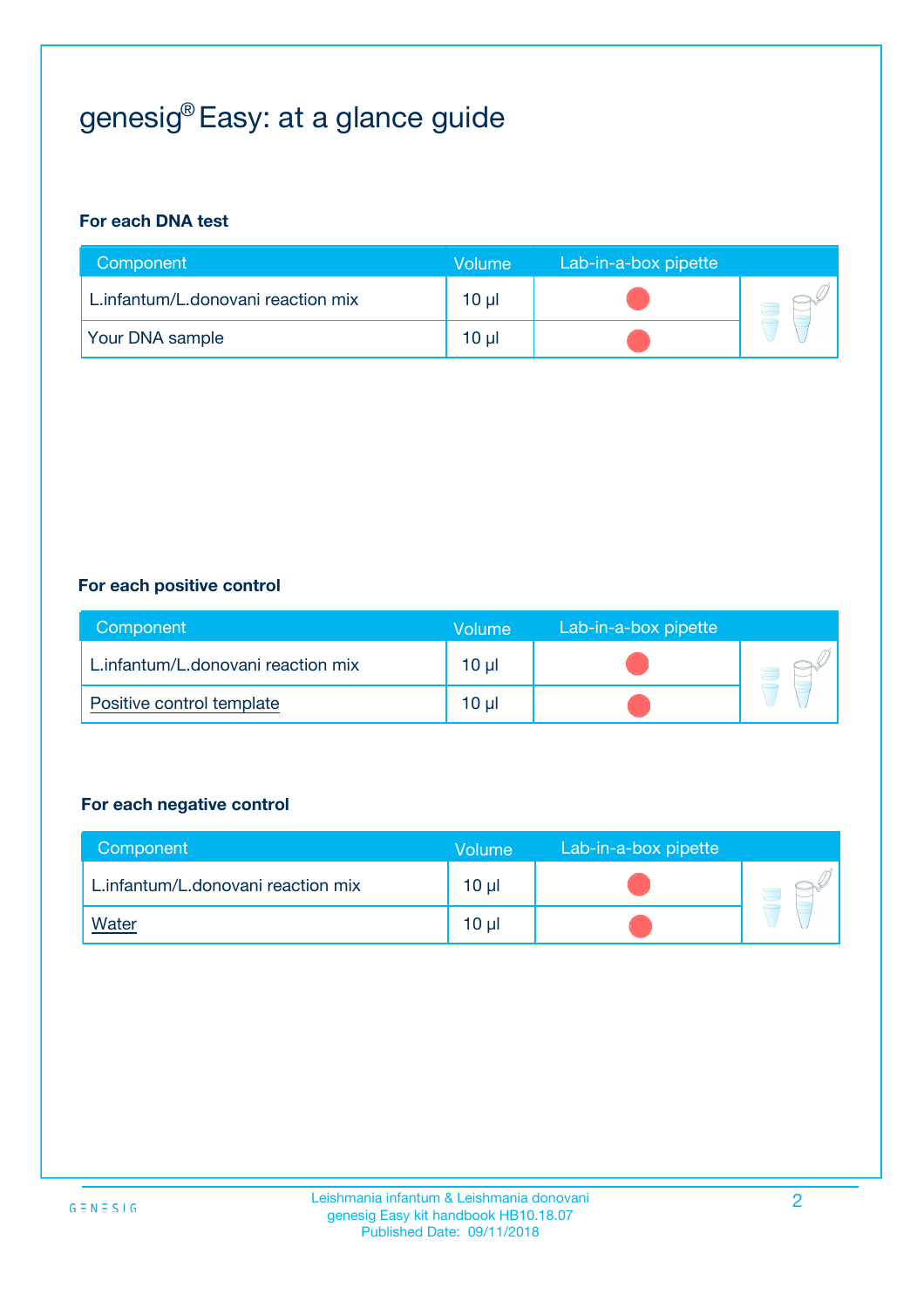## Kit Contents



## Reagents and equipment to be supplied by the user

#### **genesig® q16 instrument**

#### **genesig® Easy Extraction Kit**

This kit is designed to work well with all processes that yield high quality RNA and DNA but the genesig Easy extraction method is recommended for ease of use.

#### **genesig® Lab-In-A-Box**

The genesig Lab-In-A-Box contains all of the pipettes, tips and racks that you will need to use a genesig Easy kit. Alternatively if you already have these components and equipment these can be used instead.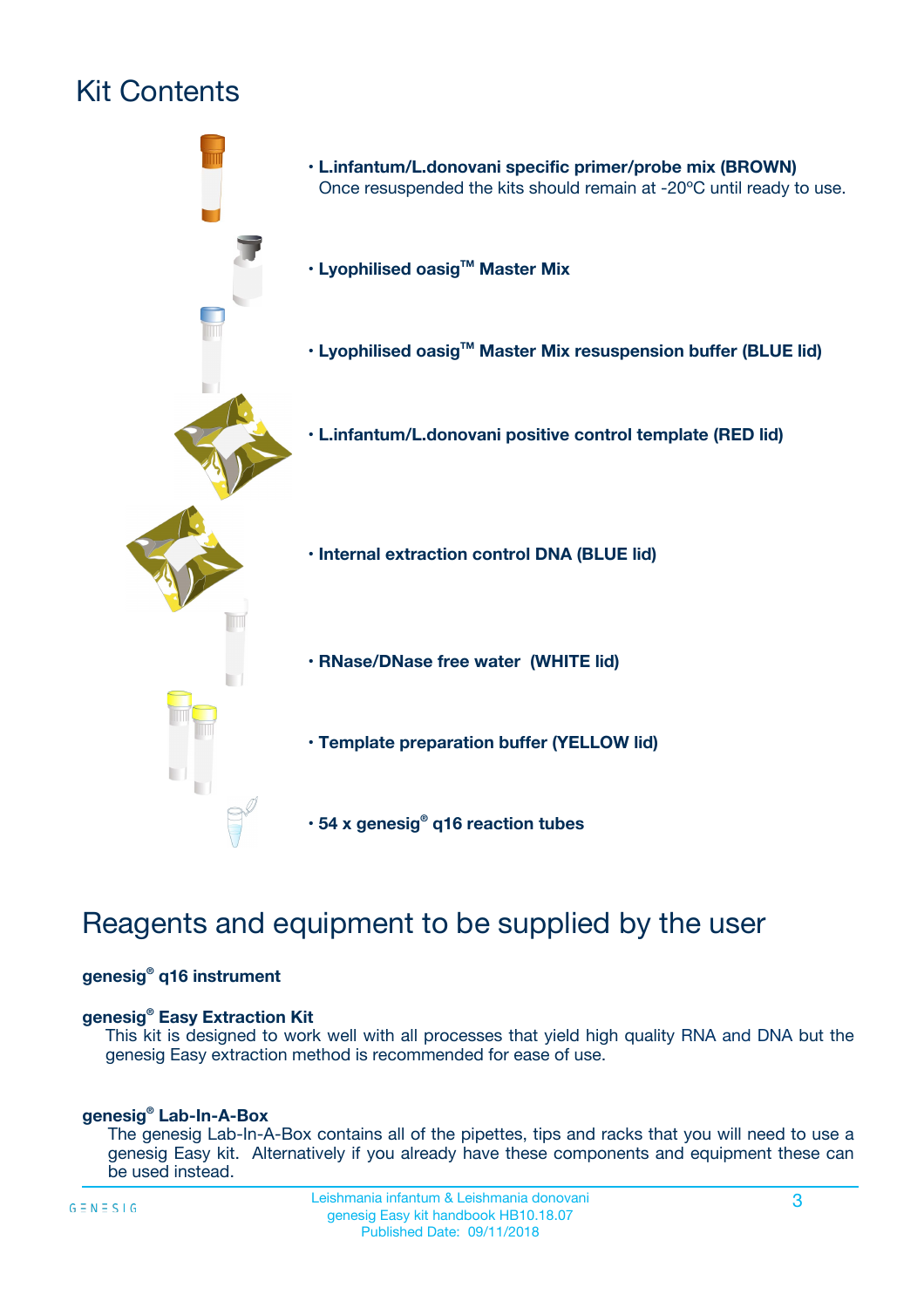## Step-by-step guide

### 1. Create your reaction mix



Use the blue pipette to transfer 500µl**\*** of the oasig Master Mix resuspension buffer into the tube of lyophilised oasig Master Mix and mix well by gently swirling. Then transfer all of that master mix into the brown tube labelled L.infantum/L.donovani primers/probe.

**\***Transfering 525µl of the oasig Master Mix resuspension buffer to your oasig Master Mix (instead of the 500µl recommended above) will enable you to take full advantage of the 50 reactions by accounting for volume losses during pipetting. In order to do so with the genesig Easy fixed volume pipettes use 1x blue, 2x red and 1x grey pipettes to make the total volume. Please be assured that this will not adversely affect the efficiency of the test.

Cap and shake tube to mix. A thorough shake is essential to ensure that all components are resuspended. **Failure to mix well can produce poor kit performance.**

Leave to stand for 5 minutes. Now your reaction mix is ready to use.

Store the reaction mix in the freezer from hereon.

#### Top tip

- Ensure that the reaction mix is mixed thoroughly before each use by shaking.
- **•** Once resuspended do not expose genesig Easy kit to temperatures above -20°C for longer than 30 minutes at a time.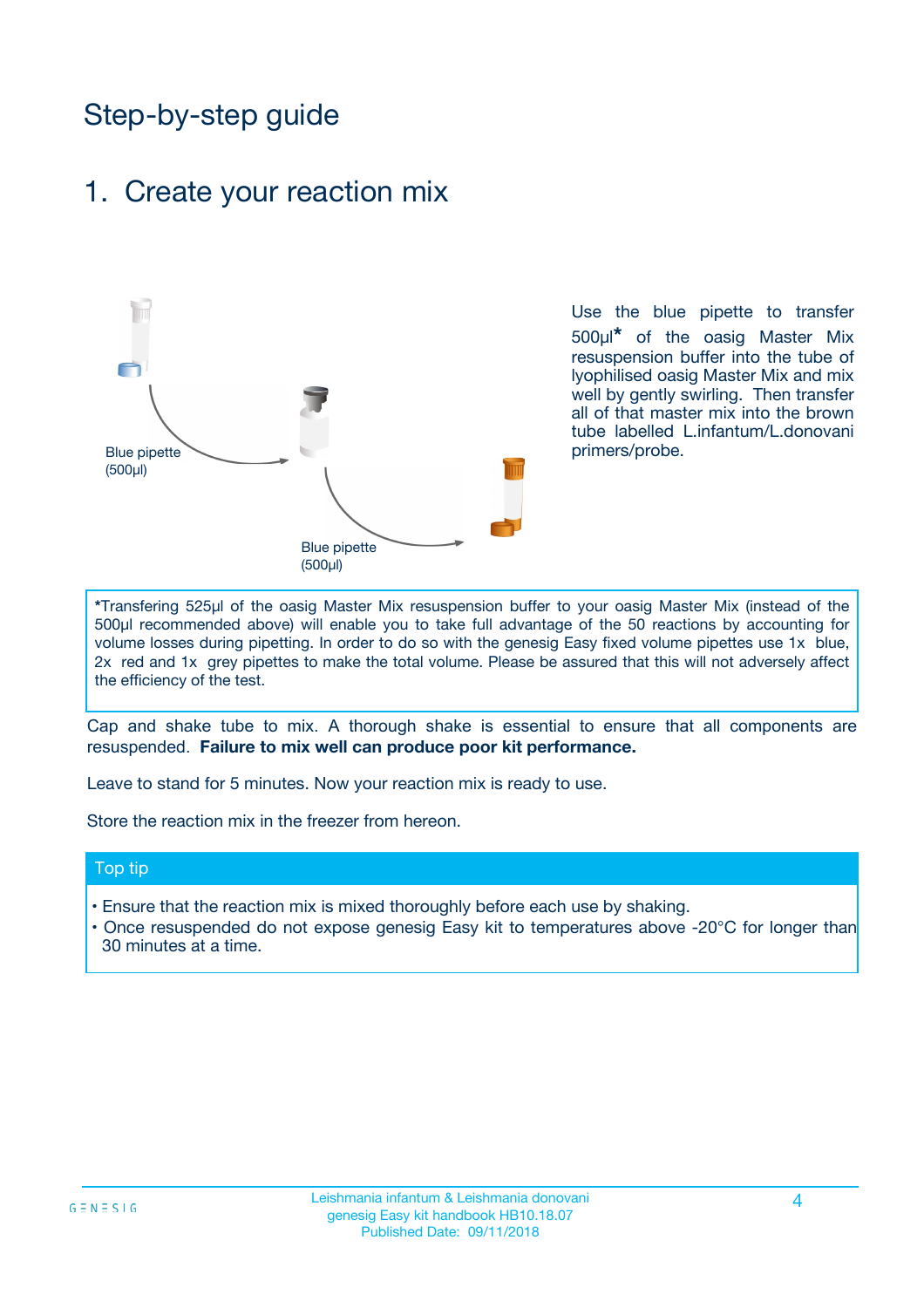## 2. Internal extraction control



Use the blue pipette to transfer 1000µl (2 x 500µl) of template preparation buffer into the Internal Extraction Control DNA tube. Cap and shake tube to mix.

Your kit contains Internal Extraction Control DNA. This is added to your biological sample at the beginning of the DNA extraction process. It is extracted along with the DNA from your target of interest. The q16 will detect the presence of this Internal Extraction Control DNA at the same time as your target. This is the ideal way to show that your DNA extraction process has been successful.

#### **If you are using an alternative extraction kit:**

Use the red pipette to transfer 10µl of Internal Extraction Control DNA to your sample **after** the lysis buffer has been added then follow the rest of the extraction protocol.

#### **If you are using samples that have already been extracted:**

Use the grey pipette to transfer 5µl of Internal Extraction Control DNA to your extracted sample.

### 3. Add reaction mix to all reaction tubes



For every reaction to be run, use the red pipette to add 10µl of your L.infantum/L.donovani reaction mix to every tube.

#### Top tip

**•** Always pipette the reaction mix directly into the bottom of the tube.

• You can label the tube lids to aid your reaction setup but avoid labelling tube sides.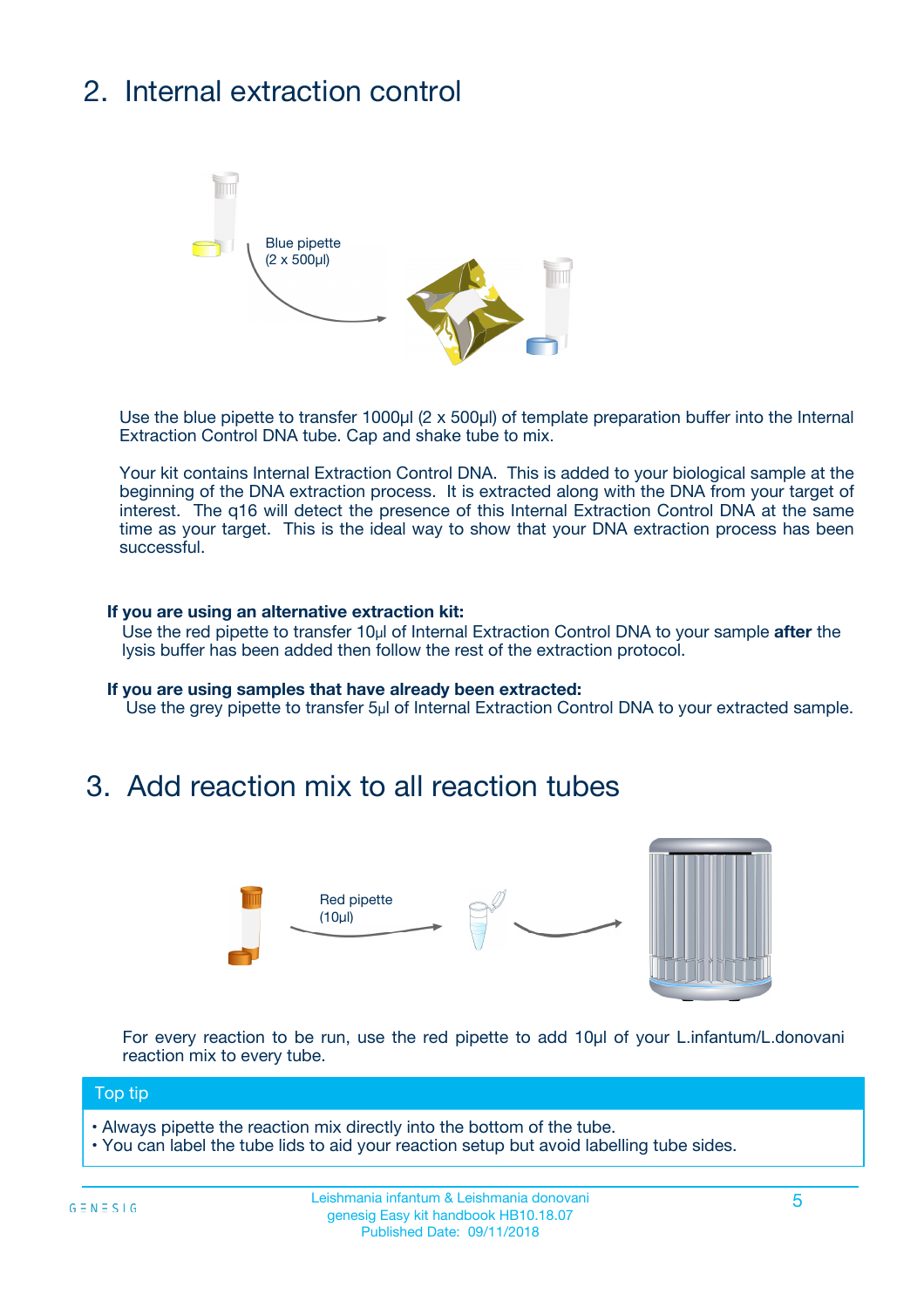### 4. Negative control



For each test you will require a negative control. Instead of DNA, water is used. This sample should typically prove negative thus proving that all of your positive samples really are positive.

To create a negative control reaction simply use the red pipette to add 10µl of the water to the required reaction tubes. Close these tubes after adding the water.

Because some genesig kit targets are common in the environment you may occasionally see a "late" signal in the negative control. The q16 software will take this into account accordingly.

#### Top tip

**•** Always add the water to the side of the tube to reduce the introduction of bubbles.

### 5. Set up a test



For each sample you wish to analyse, use the red pipette to add 10µl of your DNA sample to the required reaction tubes. Close these tubes after adding the sample. Always change pipette tips between samples.

#### Top tip

**•** Always add the DNA sample to the side of the tube to reduce the introduction of bubbles.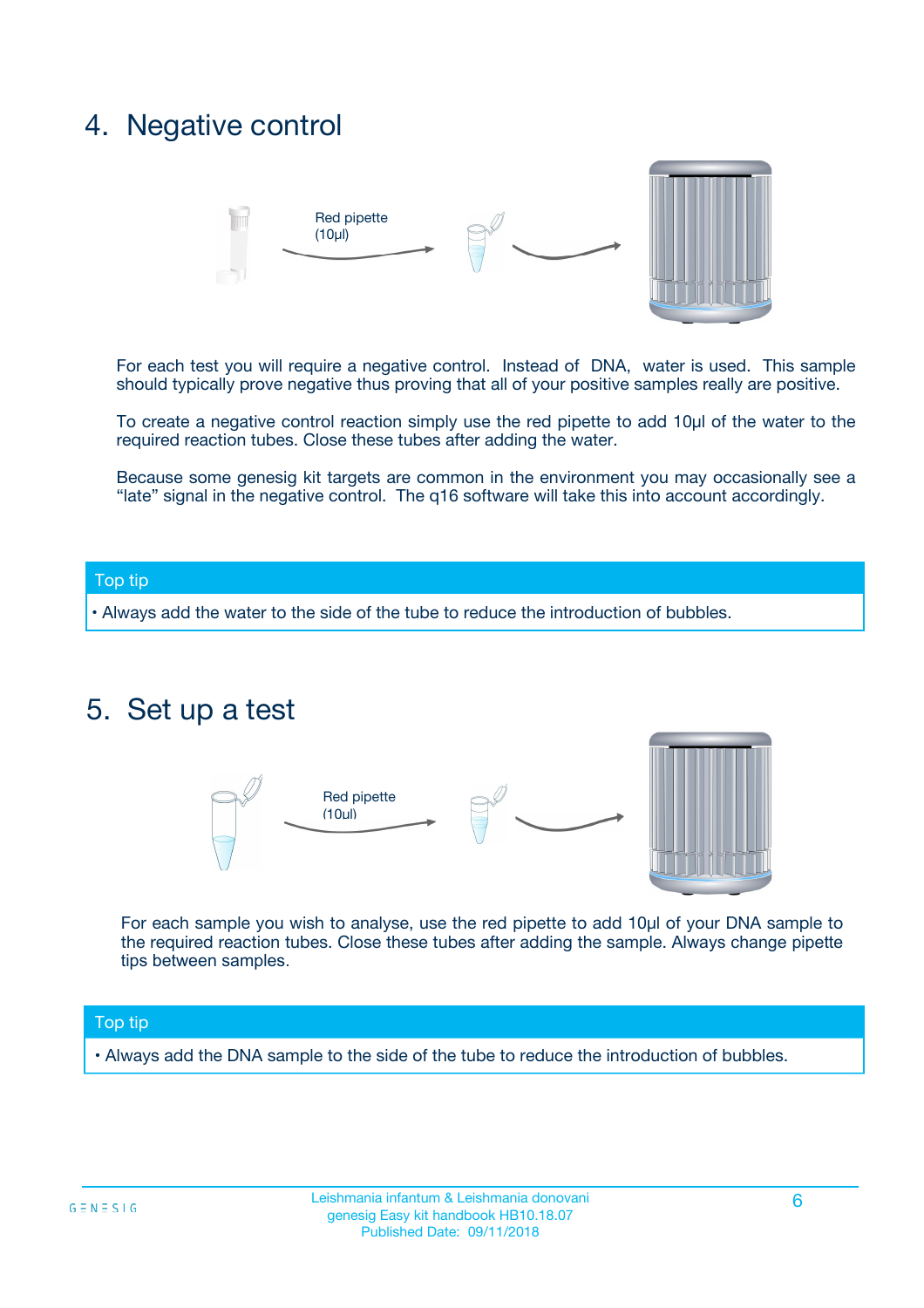### 6. Positive control



Use the blue pipette to transfer 1000µl (2 x 500µl) of template preparation buffer into the positive control template tube. Cap and shake tube to mix.

Each time you run a test you will require a positive control. This is a small portion of DNA from your target of interest. It serves two purposes:

1. It will always test positive so it shows that everything is working as it should be.

2. The q16 software knows how much DNA is present in the positive control. So it can automatically compare your sample of interest with the positive control to calculate the amount of target DNA in your sample.

To create a positive control reaction, simply use 10µl of the positive control instead of your DNA sample.



Take great care when setting up your positive control. The positive control template has the potential to give you a false positive signal in your other samples. Set positive controls up last after all other sample tubes are closed. Always change pipette tips between samples. You may even choose to set up positive controls in a separate room.

#### Top tip

**•** Always add the positive control to the side of the tube to reduce the introduction of bubbles.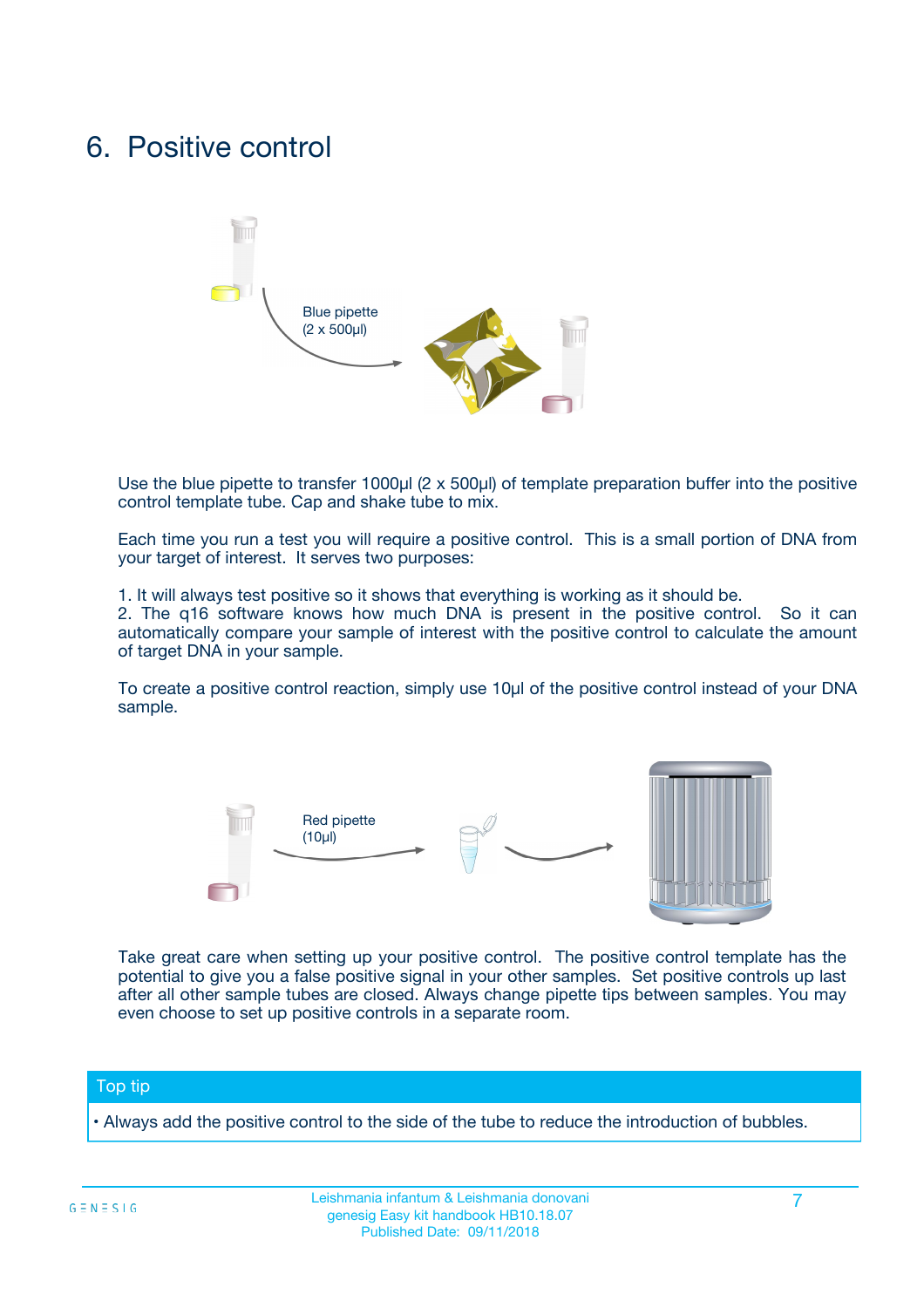## 7. Running the test

Place the tubes into the correct positions in your q16 as defined by the software, this may include positioning of empty tubes to ensure that the q16 lid is balanced. The run can then be started.

| qenesig q16 PCR software - 1.2                                               |                                   | $\Box$                                                                                          |
|------------------------------------------------------------------------------|-----------------------------------|-------------------------------------------------------------------------------------------------|
| $\vert \cdot \vert$<br>Unsaved (New Experiment 2<br><b>Open Experiments:</b> | <b>D</b> Open<br>R <sub>New</sub> | Save<br>Save As<br><b>C</b> Close<br><b>&amp; Configuration</b><br>$G \equiv N \equiv S \mid G$ |
| <b>Setup</b><br><b>Results</b><br>Stages:                                    |                                   |                                                                                                 |
| <b>Notes</b>                                                                 | <b>Samples</b>                    | <b>Tests</b>                                                                                    |
| <b>Name and Details</b>                                                      | Name<br>Color                     | Note<br>Color<br>Note<br>Name                                                                   |
| New Experiment 2017-10-26 11:06                                              | Sample 1                          | ÷<br>条<br>Test 1                                                                                |
| Kit type: genesig® Easy Target Detection kit                                 | Sample 2                          |                                                                                                 |
| Instrument Id.:                                                              | Sample 3                          | $\qquad \qquad \blacksquare$<br>$\qquad \qquad \blacksquare$                                    |
| <b>Run Completion Time:</b>                                                  | Sample 4                          |                                                                                                 |
| <b>Notes</b><br><b>A</b><br>$\overline{\mathbf v}$                           | Sample 5                          | ♦<br>4<br>÷<br>₩                                                                                |
| <b>Well Contents</b>                                                         |                                   | <b>Run</b>                                                                                      |
| Pos.<br>Test                                                                 | Sample                            | <b>Run Status</b>                                                                               |
| Test 1<br>$\blacktriangleleft$                                               | Negative Control                  | $\blacktriangle$                                                                                |
| $\overline{2}$<br>Test 1                                                     | <b>Positive Control</b>           |                                                                                                 |
| $\overline{\mathbf{3}}$<br>Test 1                                            | Sample 1                          | Show full log                                                                                   |
| Test 1<br>4                                                                  | Sample 2                          |                                                                                                 |
| 5<br>Test 1                                                                  | Sample 3                          | <b>Run Control</b>                                                                              |
| Test 1<br>6                                                                  | Sample 4                          |                                                                                                 |
| $\overline{7}$<br>Test 1                                                     | Sample 5                          |                                                                                                 |
| 8                                                                            |                                   | $\triangleright$ Start Run<br>Abort Run                                                         |
| <b>JOD FURTY TUDE TO BUILDED IN</b>                                          |                                   | $\overline{\mathbf{v}}$                                                                         |

#### Top tip

- Before loading tubes into the q16, check for bubbles! Flick the bottom of the tubes to remove any bubbles that may have formed during the test setup.
- Apply centrifugal force with a sharp wrist action to ensure all solution is at the bottom of the reaction tube.
- When repeating a test you can use a previous file as a template by clicking 'open' then selecting File name > Files of Type > Experiment file as template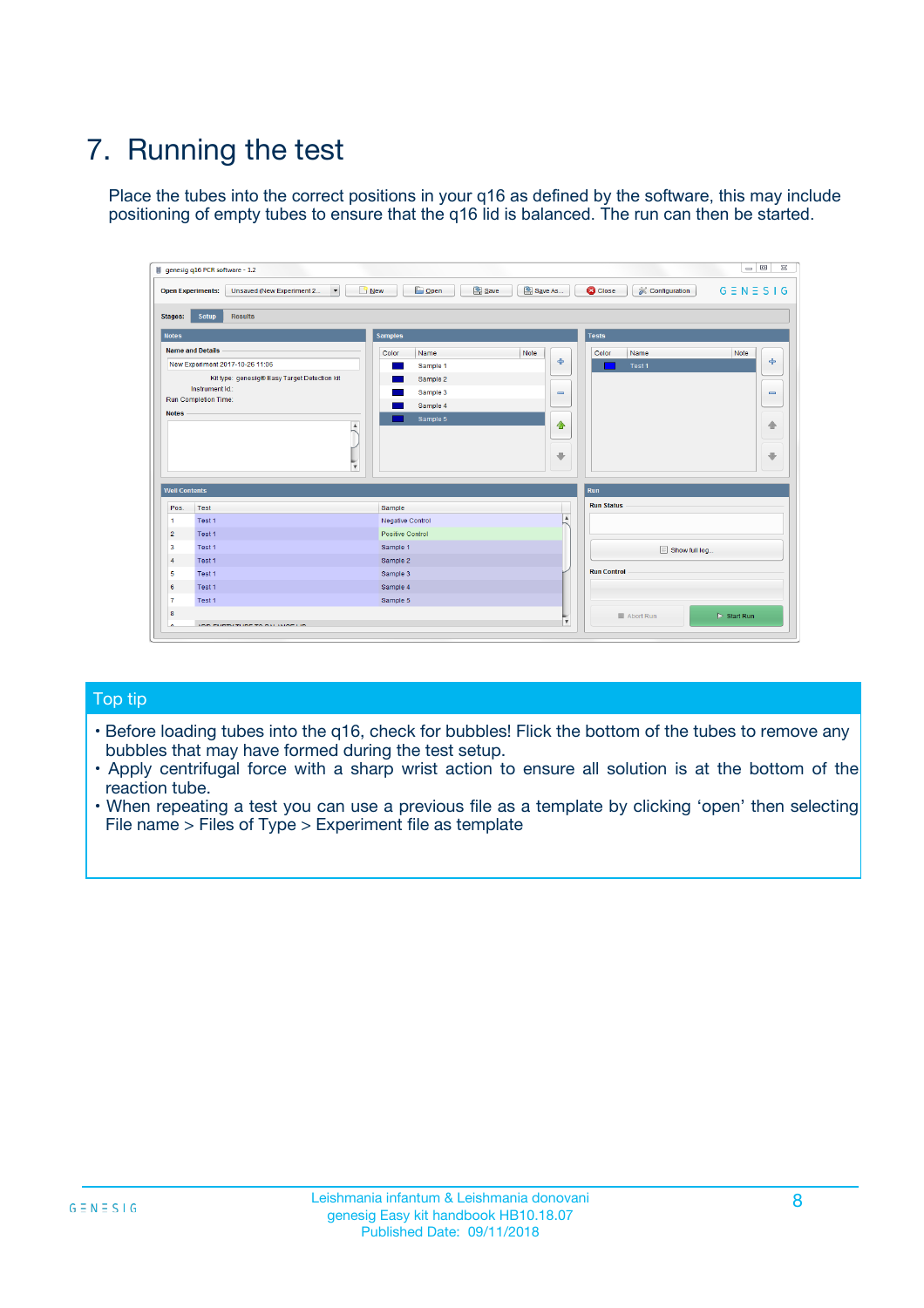### What do my results mean?

Analysis of your data is carried out automatically by the genesig q16. The following information is designed to help you fully understand a result or to troubleshoot:

### "Positive"

#### **Explanation**

Your sample has produced a positive result. Your target of interest is present and you can use the reported quantity.

"Negative"

#### **Explanation**

Your sample has produced a negative result. The target is not present in your sample.

### "Test contaminated"

#### **Explanation**

The Negative Control should be completely free of any DNA. If you see this error message it means that at some point during the setup, the Negative Control has been contaminated with DNA and has given a positive signal. This contamination has invalidated the test. The Positive Control and your test samples are both possible sources of contaminating DNA. The genesig q16 reaction tubes from previous runs will also contain very high amounts of DNA so it is important that these are carefully disposed of after the run is completed and NEVER OPENED. It may be the case that your kits have become contaminated which will lead to the same problem occurring repeatedly.

#### **Solutions**

1. Clean your working area using a commercial DNA remover solution to ensure the area is DNA free at the start of your run and re-run the test

2. If the problem persists then the kit has become contaminated and it will have to be discarded and replaced with a new kit. When you open the new kit, run a simple test to show that changing the kit has solved the problem. Prepare a test which includes only the Positive Control, the Negative Control and one 'mock sample'. For the 'mock sample' add water instead of any sample DNA. The result for the Negative Control and the mock sample should be negative indicating that contamination is no longer present.

#### **Preventive action**

An ideal lab set-up has a 'Clean area' where the test reagents are prepared and a 'sample area' where DNA samples and the Positive Control template are handled. The best workflow involves setting up all the test components (excluding the positive control template) in the clean area and then moving the tests to the sample area for sample and Positive Control addition. If this method is followed then the kit components are always kept away from possible sources of contamination. For extra security the Negative Control can be completely prepared and sealed in the clean area. All work areas should be decontaminated regularly with DNA remover.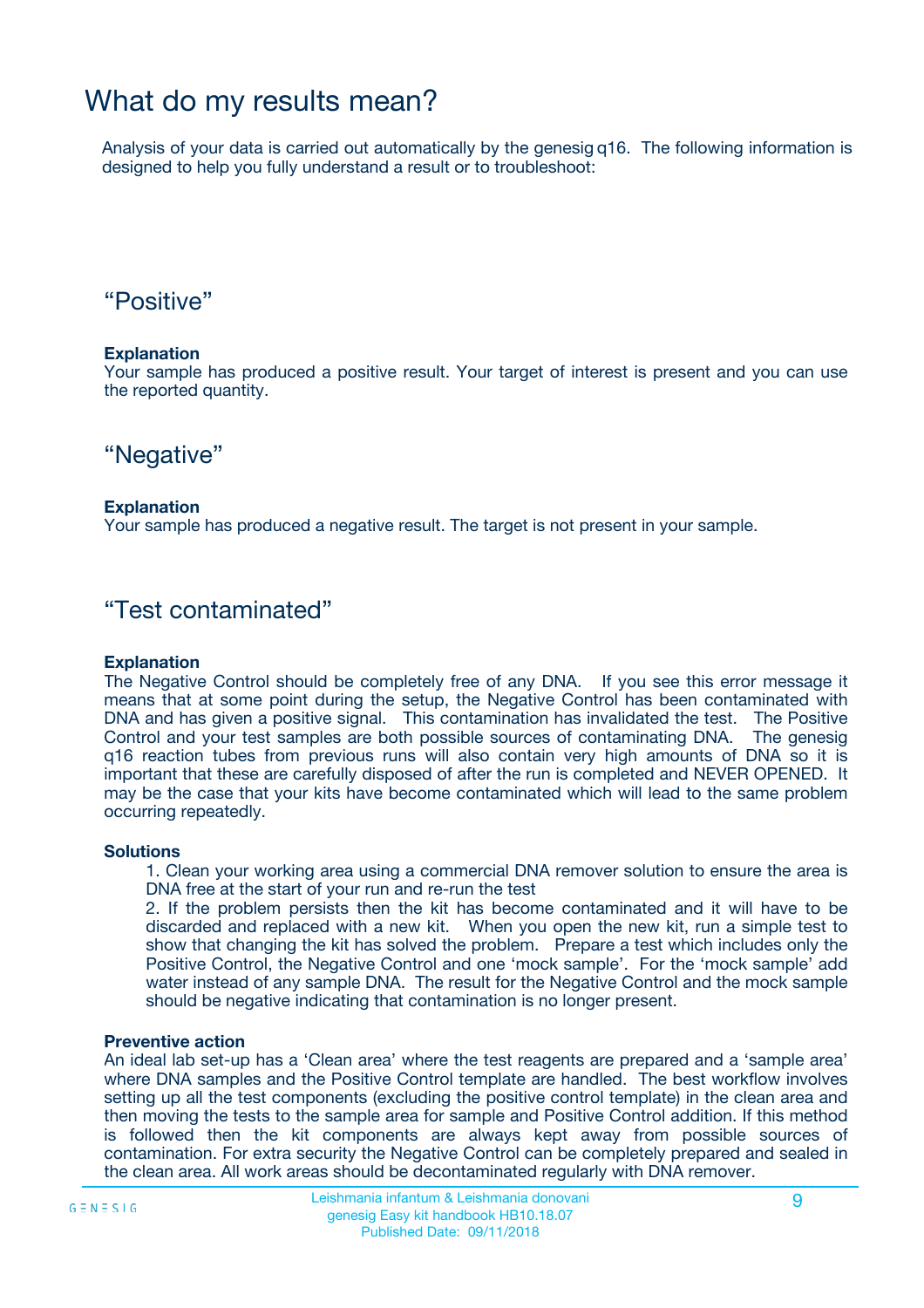### "Sample preparation failed"

#### **Explanation**

The test has failed because the quality of the sample was not high enough. The Internal Extraction Control component identifies whether the sample has been prepared correctly and is of suitable quality. This error message means that this quality control test has failed and the sample quality is not high enough for analysis.

#### **Solutions**

1. Check the sample preparation protocol for any user errors then repeat.

2. Poor quality samples can result from overloading the sample preparation protocol with too much starting material. Try reducing the amount of starting material then repeat.

3. Failing to add the Internal extraction Control DNA to your sample during the sample preparation protocol can also lead to a reported result of "sample preparation failed". Ensure that this step has not been overlooked or forgotten. If your samples are derived from an archive store or from a process separate from your genesig Easy extraction kit; you must add 5µl of Internal Extraction Control DNA into each 0.5ml of your sample to make it suitable for use on the q16.

### "Positive result, poor quality sample"

#### **Explanation**

The test is positive so if you are only interested in obtaining a 'present or absent' answer for your sample then your result is reliable. However, the test contains an Internal Extraction Control component that identifies if the sample is of high quality. This quality control test has failed and the sample is not therefore of high enough quality to accurately calculate the exact copy number of DNA present. If you require quantitative information for your sample then proceed with the solutions below.

#### **Solution**

For appropriate solutions, read the "Sample preparation failed" section of this handbook.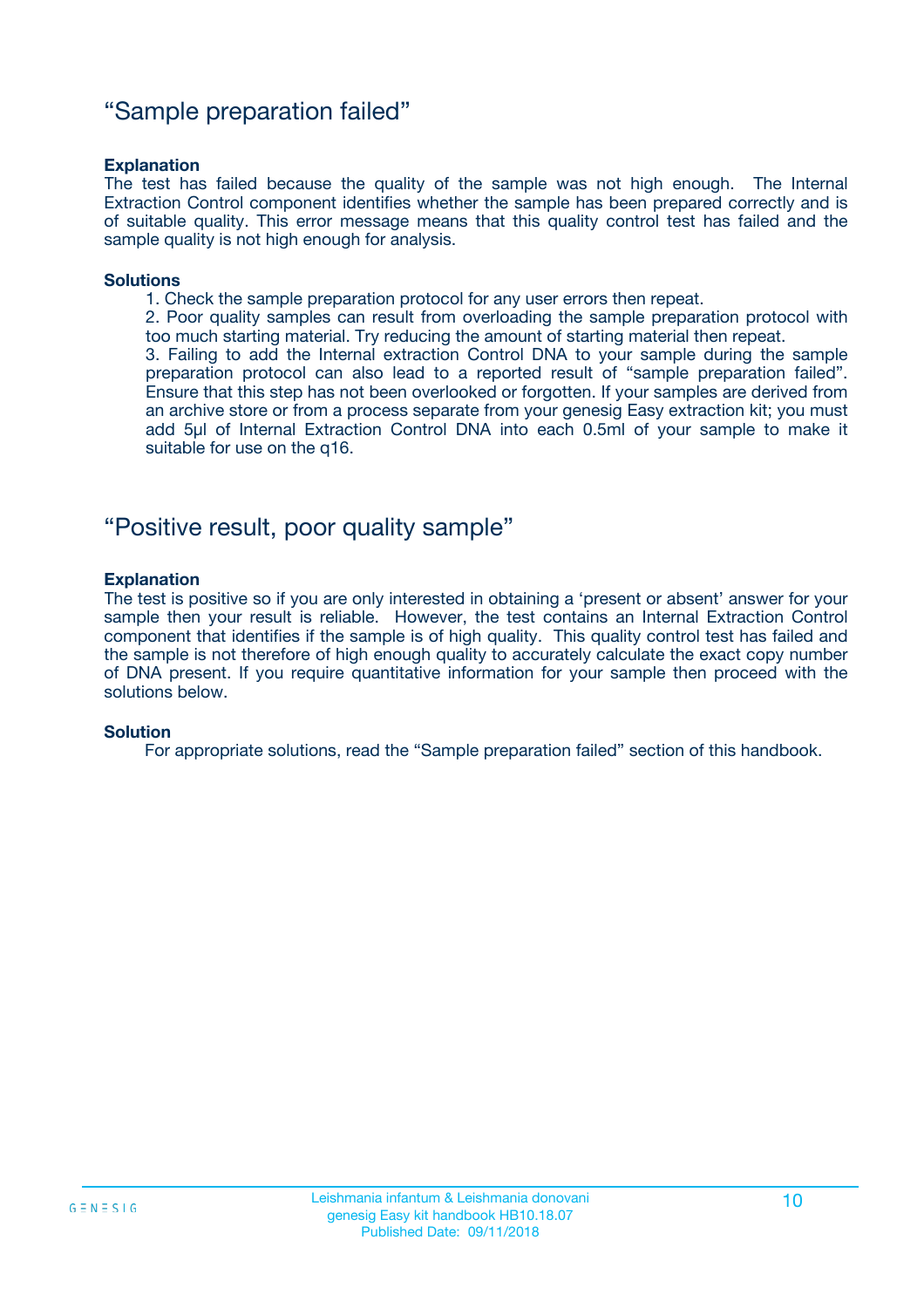### "Test failed"

#### **Explanation**

The test has failed because the Positive Control has not worked. The Positive Control is present to show that all aspects of the test are working correctly together. When this control test fails, the test as a whole is invalidated. This finding indicates that a problem has occurred in the reaction set-up part of the experiment and has nothing to do with sample preparation.

#### **Solutions**

- 1. Check the entire workflow and test set-up to look for any user errors, then repeat the test e.g. have the right colour pipettes and solutions been used with the correct tubes?
- 2. Ensure the positive and negative controls are inserted into the correct wells of your q16.

3. A component of the test may have 'gone off' due to handing errors, incorrect storage or exceeding the shelf life. When you open a new kit, run a simple test to show that changing the kit has solved the problem. Prepare a test which includes only the Positive Control, the Negative Control and one 'mock sample'. For the 'mock sample' add internal control template instead of any sample DNA. If the Positive Control works, the mock sample will now be called as a negative result.

### "Test failed and is contaminated"

#### **Explanation**

The Positive Control is indicating test failure, and the Negative Control is indicating test contamination. Please read the "Test Failed" and "Test contamination" sections of this technical support handbook for a further explanation.

#### **Solution**

For appropriate solutions, read both the "Test failed" and "Test contaminated" sections of this handbook.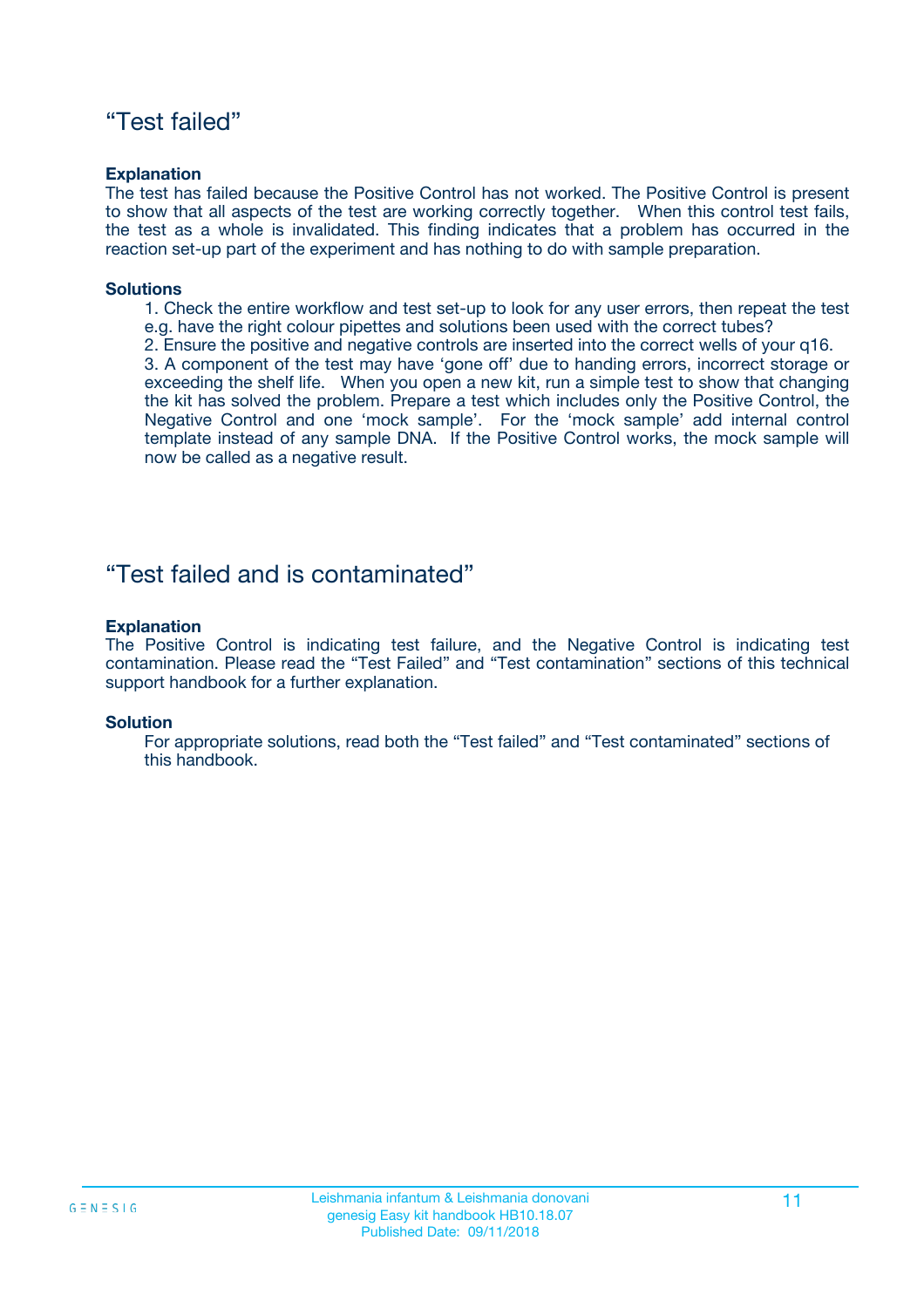## Leishmania infantum & Leishmania donovani

Leishmania infantum (L.infantum) is an intracellular protozoan parasite that is part of the genus Leishmania and part of the L.donovani complex. It is responsible for causing visceral leishmaniasis. The genome consists of 36 chromosomes with a total genome size of just over 32Mb. Like all members of the Kinetoplastids class, aside from the DNA carried on the chromosomes, they also carry kinetoplast circle DNA within the mitchondria. Depending on the host, the morphological features of the organism vary. Within mammalian host, the protozoan is in the form of an amistigote, a round non-motile form that is only 3-7 micrometres in diameter. Within the sandfly vector, the amastigote transforms into a promastigote, a spindle shaped cell that is 3 times larger and has a single flagellum which allows for motility.

Leishmania donovani (L.donovani) is also responsible for causing visceral leishmaniasis and is closely related to L.infantum to the point where some authors believe that these two species are subspecies of each other.

The pathogen is spread by spread through an insect vector, the sandflies of the Phlebotomus and the Lutzomyia genus. Once inside the mammalian host, promastigotes invade macrophages. Once inside, they transform back into the smaller amastigote form and reproduce within the cell, eventually causing it to lyse. The released amistigotes then infect other macrophage cells and in time, becomes a systemic infection targeting the spleen and liver.

Typical symptoms are fever and the enlargement of the spleen, or splenomegaly, with enlargement of the liver, hepatomegaly and is fatal if it is left untreated. Post-kala-azar dermal leishmaniasis (PKDL) is characterized by a macular, maculo-papular or nodular rash and is a complication of VL that is frequently observed after treatment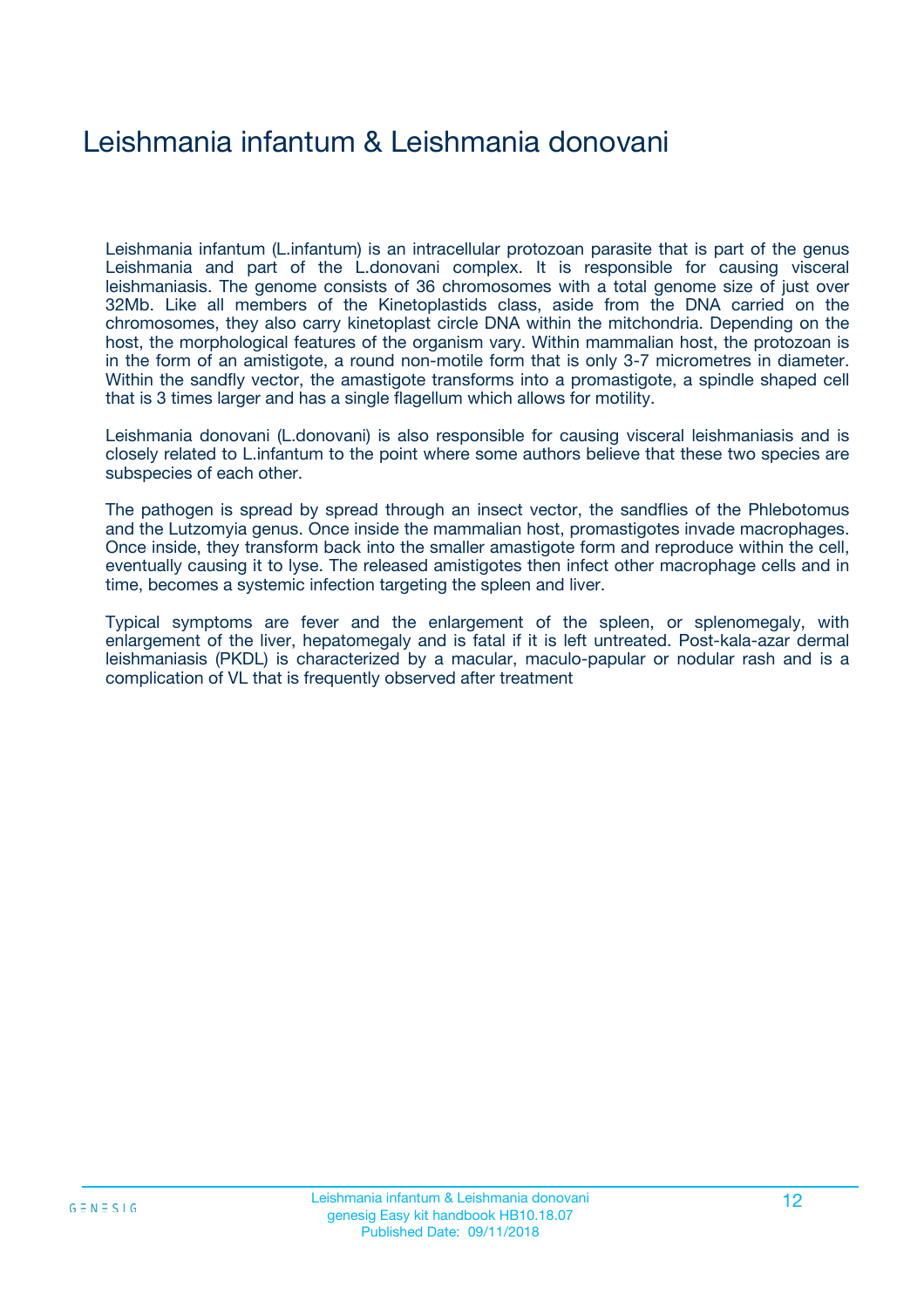### **Specificity**

The Primerdesign genesig Kit for Leishmania infantum & Leishmania donovani (L.infantum/L. donovani) genomes is designed for the in vitro quantification of L.infantum/L.donovani genomes. The kit is designed to have a broad detection profile. Specifically, the primers represent 100% homology with over 95% of the NCBI database reference sequences available at the time of design.

The dynamics of genetic variation means that new sequence information may become available after the initial design. Primerdesign periodically reviews the detection profiles of our kits and when required releases new versions.

If you require further information, or have a specific question about the detection profile of this kit then please send an e.mail to enquiry@primerdesign.co.uk and our bioinformatics team will answer your question.